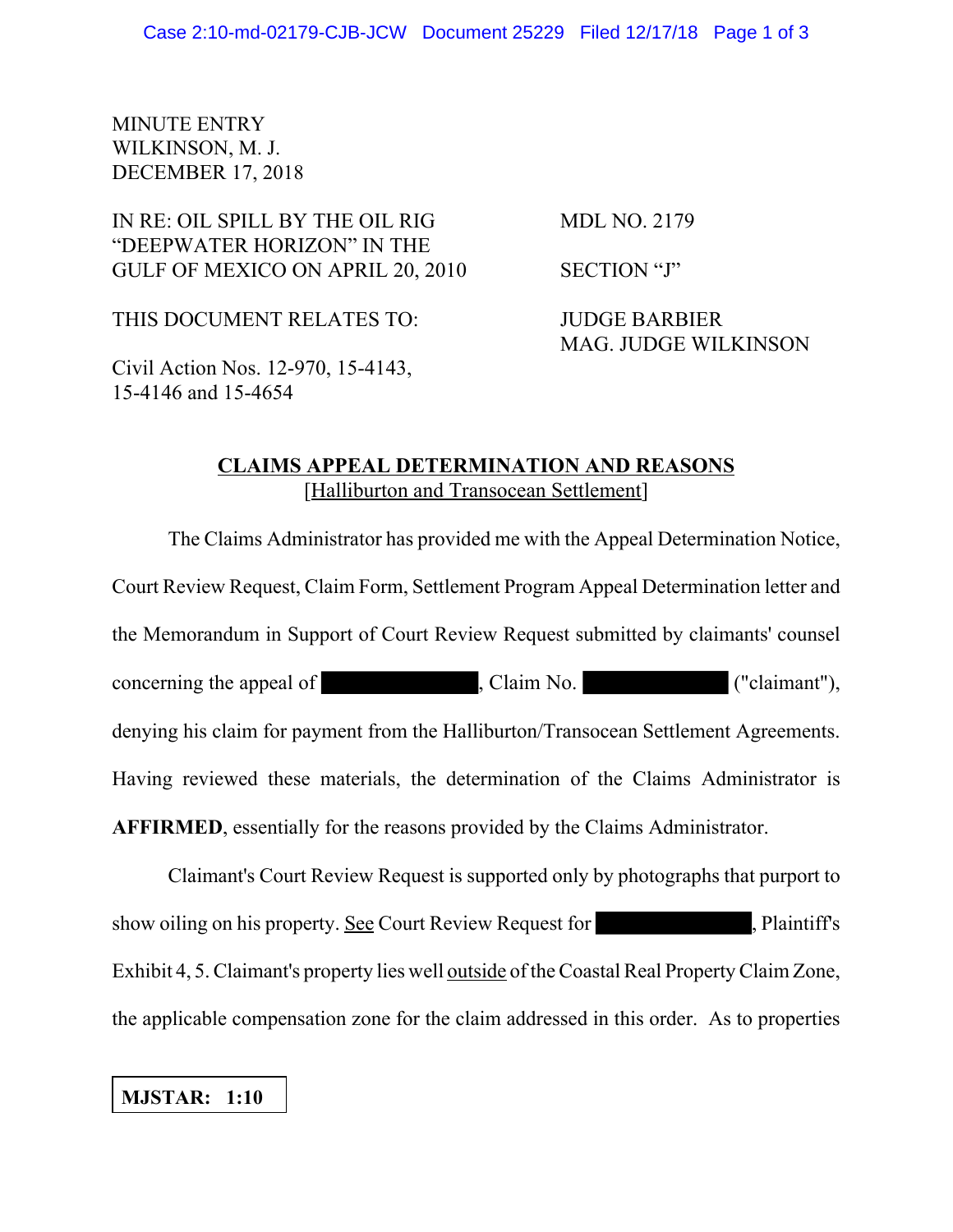located outside of applicable compensation zones, the Distribution Model states the following:

Consistent with the eligibility requirements of the DHEPDS, a parcel not located within the Coastal Real Property Claim Zone . . . may be added to such zone if the parcel is documented as oiled pursuant to SCAT or by an official assessment conducted by the National Resources Trustees in connection with the Deepwater Horizon Incident. To be considered for zone inclusion, the claimant will need to file a Parcel Eligibility Determination Request with supporting documentation from SCAT or [Natural Resource Damages Assessment trustees] indicating the property was oiled for review and determination by the New Class Claims Administrator. No other parcels outside such zones shall be considered an eligible parcel.

Record Doc. No. 18797 at pp. 4–5 (emphasis added). Claimant has not provided documentation of oiling in the form of maps or documents covering SCAT-monitored areas, or documentation of oiling pursuant to a National Resources Damages Assessment. Claimant is thus ineligible for compensation under the Distribution Model. The submitted photographic evidence is neither compelling nor conclusive.

The Distribution Model provides that in certain "extraordinary facts or circumstances" the court's equitable authority and discretion permit deviation from documentation requirements such as these. Id. at p. 27. I will not apply the court's equitable authority so broadly as to encompass consideration of these kinds of inconclusive photographs as sufficient proof of oiling without any additional evidence from SCATmonitored areas or a Natural Resources Damages Assessment. No sufficient basis requiring a different result from the Claims Administrator's determination has been provided.